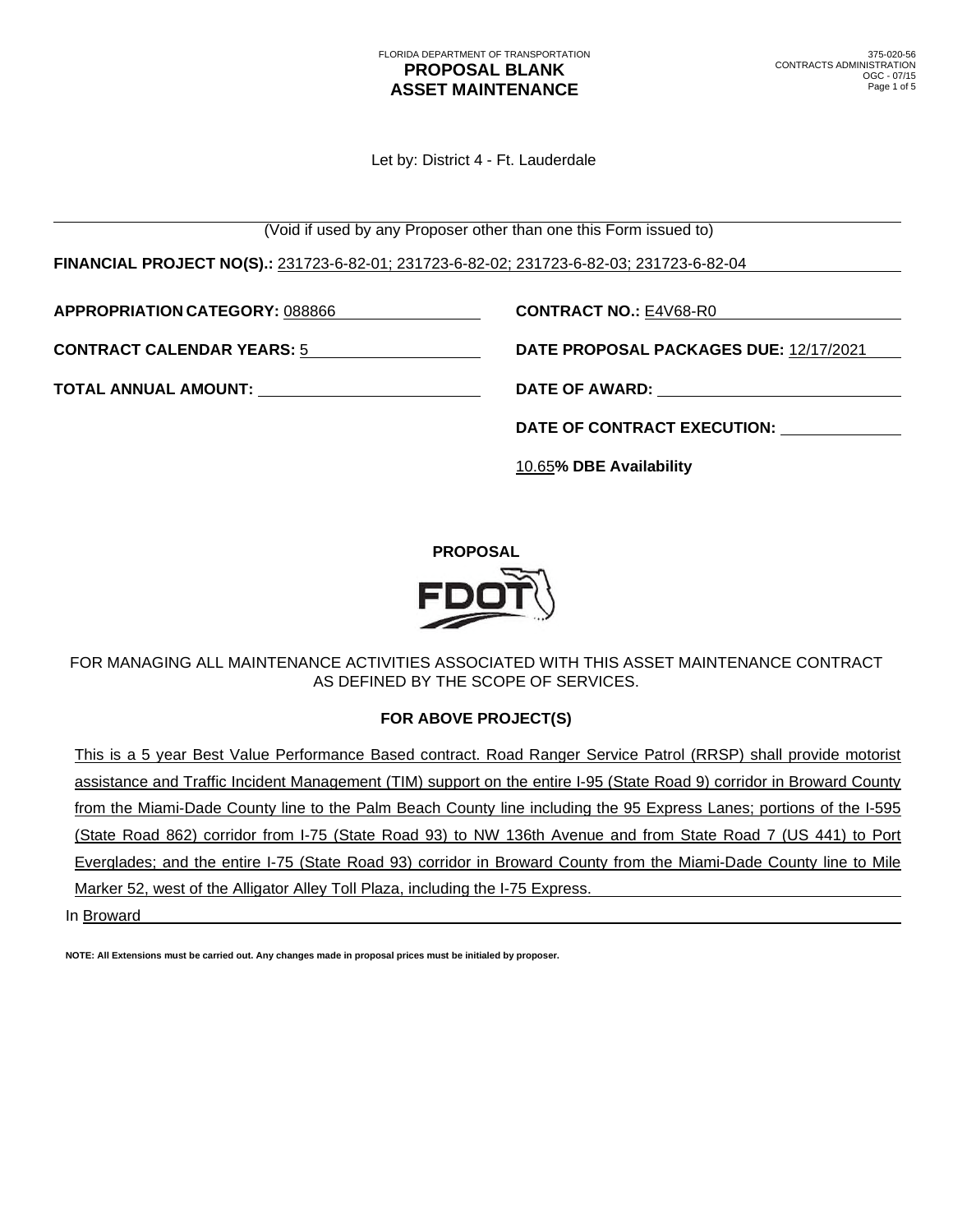|                                                                                                                       | ΟF                                                             |                                                                                                                             |  |  |
|-----------------------------------------------------------------------------------------------------------------------|----------------------------------------------------------------|-----------------------------------------------------------------------------------------------------------------------------|--|--|
|                                                                                                                       | (Proposer Firm Name) (Prequalified Name, if Applicable)        |                                                                                                                             |  |  |
|                                                                                                                       | (Proposer Firm Office Physical Address -- City -- State - Zip) |                                                                                                                             |  |  |
|                                                                                                                       |                                                                |                                                                                                                             |  |  |
|                                                                                                                       |                                                                |                                                                                                                             |  |  |
|                                                                                                                       |                                                                | for managing all maintenance activities associated with this Asset Maintenance Contract as defined by the Scope of Services |  |  |
|                                                                                                                       |                                                                | This is a 5 year Best Value Performance Based contract. Road Ranger Service Patrol (RRSP) shall provide motorist            |  |  |
|                                                                                                                       |                                                                | assistance and Traffic Incident Management (TIM) support on the entire I-95 (State Road 9) corridor in Broward County from  |  |  |
|                                                                                                                       |                                                                | the Miami-Dade County line to the Palm Beach County line including the 95 Express Lanes; portions of the I-595 (State Road  |  |  |
| 862) corridor from I-75 (State Road 93) to NW 136th Avenue and from State Road 7 (US 441) to Port Everglades; and the |                                                                |                                                                                                                             |  |  |
|                                                                                                                       |                                                                | entire I-75 (State Road 93) corridor in Broward County from the Miami-Dade County line to Mile Marker 52, west of the       |  |  |
| Alligator Alley Toll Plaza, including the I-75 Express.                                                               |                                                                |                                                                                                                             |  |  |
| in length, and known as Contract No(s).: E4V68-R0                                                                     |                                                                |                                                                                                                             |  |  |

FLORIDA DEPARTMENT OF TRANSPORTATION **PROPOSAL** 

375-020-56

OGC - 07/15 Page 2 of 5

CONTRACTS ADMINISTRATION

Financial Project No(s).: 231723-6-82-01; 231723-6-82-02; 231723-6-82-03; 231723-6-82-04

### **TO THE STATE OF FLORIDA, DEPARTMENT OF TRANSPORTATION:** Submitted: 12/17/2021

The Proposer, hereby declares that no person or persons, firm or corporation, other than the Proposer, is interested, in this proposal, as principals, and that this Proposal is made without collusion with any person, firm or corporation, and we have carefully and to our full satisfaction examined the Proposal forms, the Scope of Services, and that we have made a full examination of the location of the proposed work and the sources of supply of materials, and we hereby agree to furnish all necessary labor, equipment, and materials, and that we will fully complete all necessary work in accordance with the Scope of Services, and the requirements under them of the Engineer, within the time limit specified in this Proposal.

| I (We) hereby acknowledge receipt of the following Addenda issued during the bidding period. |              |              |              |  |  |  |
|----------------------------------------------------------------------------------------------|--------------|--------------|--------------|--|--|--|
| Addendum No.                                                                                 | <b>Dated</b> | Addendum No. | <b>Dated</b> |  |  |  |
|                                                                                              |              |              |              |  |  |  |
|                                                                                              |              |              |              |  |  |  |
|                                                                                              |              |              |              |  |  |  |
|                                                                                              |              |              |              |  |  |  |
|                                                                                              |              |              |              |  |  |  |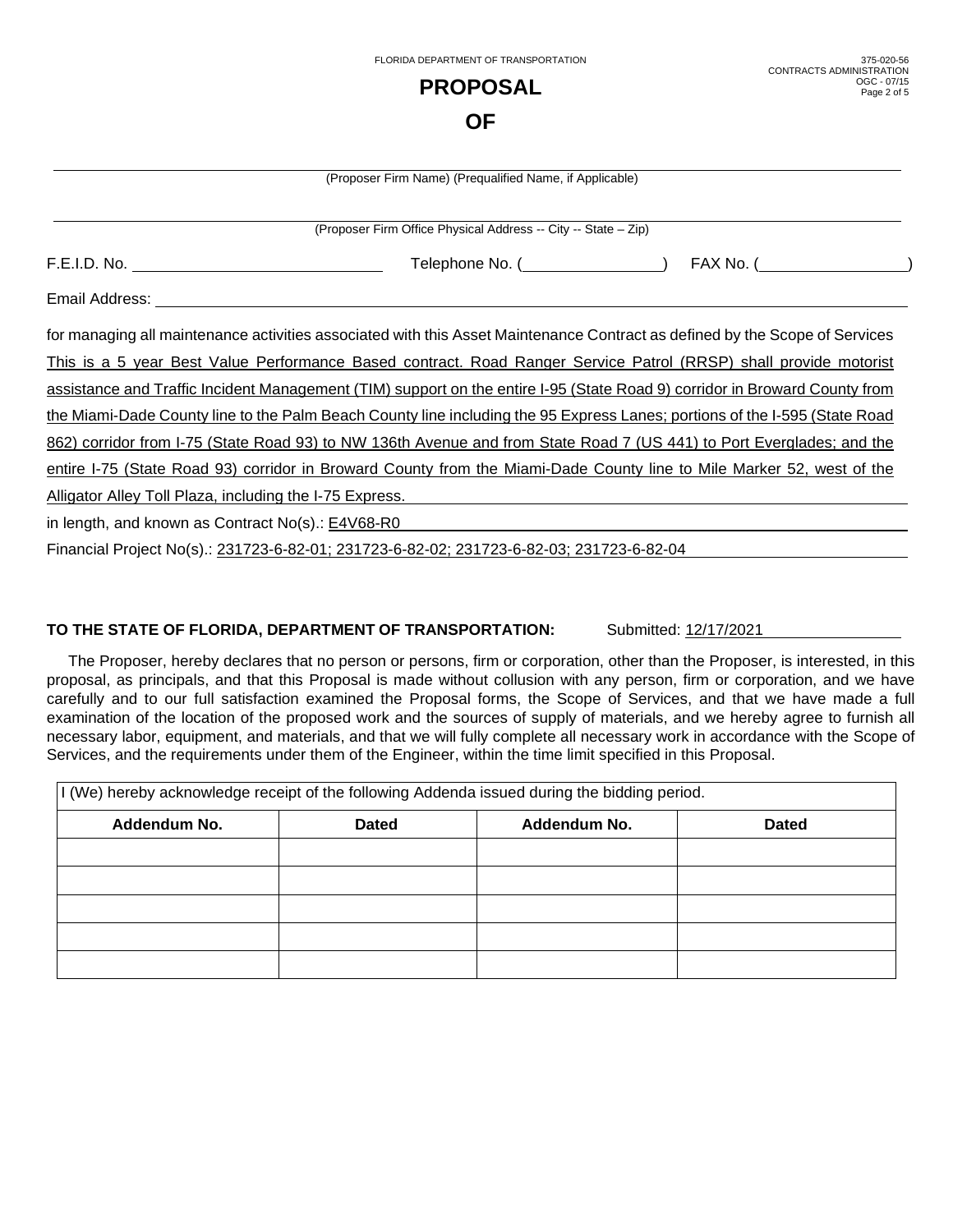The Proposer agrees to perform all necessary work, as provided for in the contract, and if awarded the contract, to execute the Contract within 10 calendar days, excluding Saturdays, Sundays, and state holidays after the date on which the notice of award has been given, and to fully complete all necessary work under the same. The Proposer further agrees to furnish a sufficient and satisfactory bond in the sum of not less than 100 percent of the annual contract price of the work as indicated by the proposal price.

The Proposer further agrees to bear the full cost of maintaining all work until final acceptance, as provided in the Contract.

If this proposal is accepted and the Proposer fails to execute the Contract under the conditions of this proposal, the contract award may be annulled. The Florida Department of Transportation officials and employees are prohibited by law from soliciting and accepting funds or gifts from any person who has, maintains, or seeks business relations with the Department pursuant to Section 334.195, Florida Statutes.

The Proposer, hereby certifies that it has carefully examined this proposal after the same was completed, and has verified each item placed thereon. The Proposer agrees to indemnify, defend, and save harmless, the Department against any cost, damage, or expense which it may incur or be caused by any error in the Proposer's preparation of same. By signing and submitting this proposal, the Proposer certifies that no principal (which includes officers, directors, or executives) is presently debarred, suspended, proposed for debarment, declared ineligible, or voluntarily excluded from participation in this transaction by any federal department or agency.

Section 287.134(3)(a), Florida Statutes, requires: An entity or affiliate who has been placed on the discriminatory vendor list may not submit a bid, proposal or reply on a contract to provide any goods or services to a public entity, may not submit a bid on a contract with a public entity for the construction or repair of a public building or public work, may not submit bids on leases of real property to a public entity, may not be awarded or perform work as as contractor, supplier, subcontractor, or consultant under a contract with any public entity, and may not transact business with any public entity.

By submitting a bid, the bidder agrees to comply with section 20.055(5), Florida Statutes, and to incorporate in all subcontracts the obligation to comply with section 20.055(5) Florida Statutes.

The Proposer hereby declares that the undersigned is the person or persons responsible within the firm for the final decision as to the price(s) and amount of this proposal and the Proposer further declares that:

The price(s) and amount of this proposal have been arrived at independently, without consultation, communication, or agreement for the purpose of restricting competition with any other contractor, proposer or potential proposer.

2. Neither the price(s) nor the amount of this proposal have been disclosed to any other firm or person who is a proposer or potential proposer on this contract, and will not be so disclosed prior to the proposal opening.

No attempt has been made or will be made to solicit, cause, or induce any firm or person to refrain from submitting a proposal on this contract, or to submit a proposed price higher than the proposal of this firm, or any intentionally high or non-competitive proposal or other form of complementary proposal.

The proposal is made in good faith and not pursuant to any agreement or discussion with, or inducement from, any other firm or person to submit a complementary proposal.

5. The Proposer has not offered or entered into a subcontract or agreement regarding the purchase of materials or services from any other firm or person, or offered, promised, or paid cash or anything of value to any other proposer or person, whether in connection with this or any other project, in consideration for an agreement or promise by any other firm or person to refrain from submitting a proposal or to submit a complementary proposal on this contract.

6. The Proposer has not accepted or been promised any subcontract or agreement regarding the sale of materials or services to any other firm or person, and has not been promised or paid cash or anything of value by any other firm or person, whether in connection with this or any other contract, in consideration for the firm's submitting a complementary proposal, or agreeing to do so, on this contract.

7. The Proposer has made a diligent inquiry of all members, officers, employees, and agents of the Proposer with responsibilities relating to the preparation, approval or submission of its proposal and have been advised by each of them that he or she has not participated in any communication, consultation, discussion, agreement, collusion, act, or other conduct inconsistent with any of the statements and representations herein.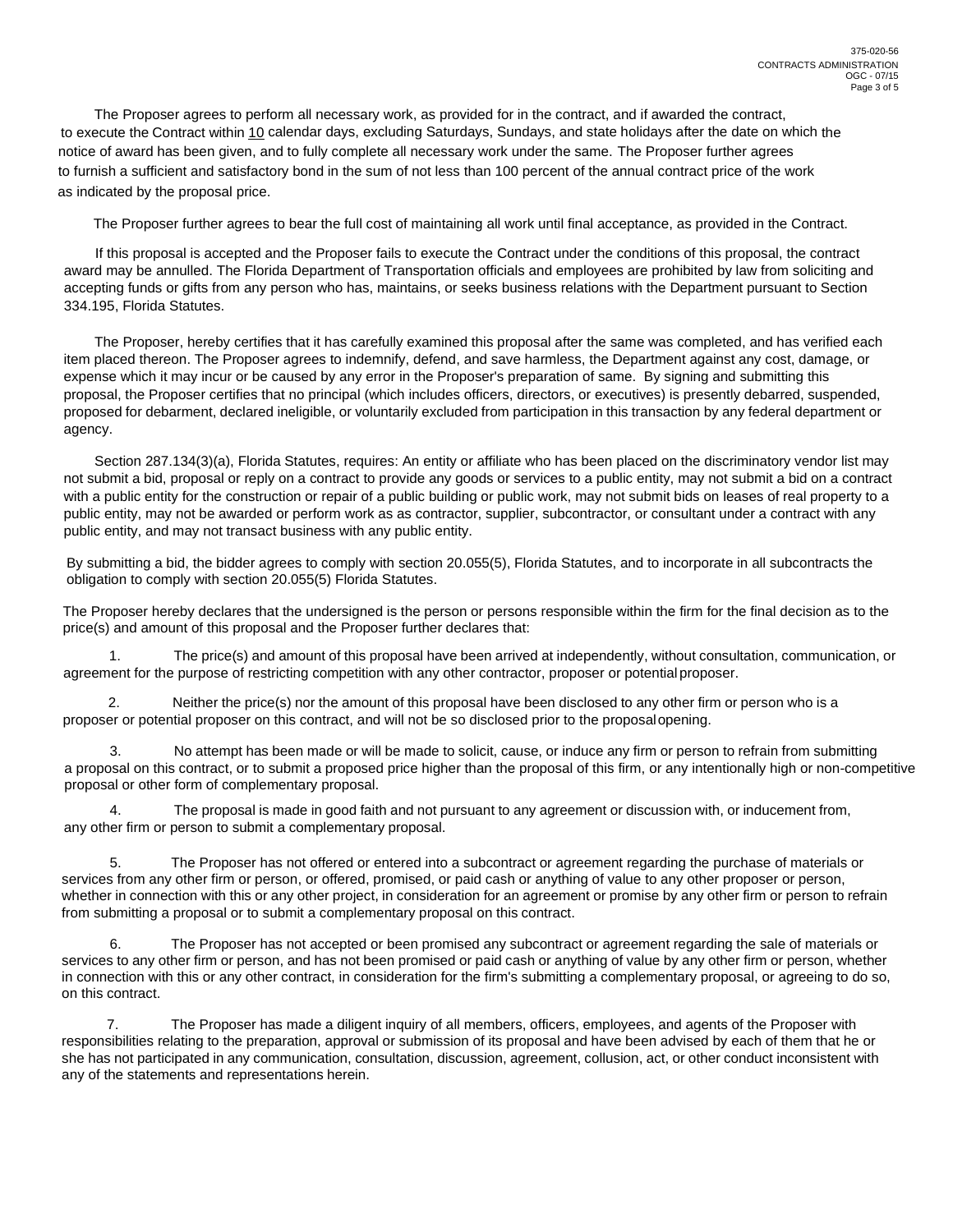8. As required by Section 337.165, Florida Statutes, the Proposer has fully informed the Florida Department of Transportation in writing of all convictions of the firm, its affiliates (as defined in Section 337.165(1)(a), Florida Statutes), and all directors, officers, and employees of the firm and its affiliates for violation of state or federal antitrust laws with respect to a public contract or for violation of any state or federal law involving fraud, bribery, collusion, conspiracy, or material misrepresentation with respect to a public contract. This includes disclosure of the names of current directors, officers, and employees of the firm or affiliates who were convicted of contract crimes while in the employ of another company.

9. The Proposer certifies that, except as noted below, neither the firm nor any person associated therewith in the capacity of owner, partner, director, officer, principal, investigator, project director, manager, auditor, and/or position involving the administration of federal funds:

- (a) is presently debarred, suspended, proposed for debarment, declared ineligible, or voluntarily excluded from covered transactions, as defined in 49 CFR Part 29, by any federal department or agency;
- (b) has within a three-year period preceding this certification been convicted of or had a civil judgment rendered against the firm or such persons for: commission of fraud or a criminal offense in connection with obtaining, attempting to obtain, or performing a federal, state, or local government transaction or contract; violation of federal or state antitrust statutes; or commission of embezzlement, theft, forgery, bribery, falsification or destruction of records, making false statements, or receiving stolen property;
- (c) is presently indicted for or otherwise criminally or civilly charged by a federal, state, or local governmental entity with commission of any of the offenses enumerated in paragraph 9(b) of this certification; and
- (d) has within a three-year period preceding this certification had one or more federal, state, or local government transactions or contracts terminated for cause or default.

10. The Proposer certifies that it shall not knowingly enter into any transaction with any subcontractor, material supplier, or vendor who is debarred, suspended, declared ineligible, or voluntarily excluded from participation in this contract by any federal agency.

11. The firm certifies that the Proposer is not a nonresident alien, or a foreign entity formed under the laws of a country other than the United States.

12. The Bidder certifies that the company is not on the Scrutinized Companies with Activities in Sudan List or the Scrutinized Companies with Activities in the Iran Petroleum Energy Sector List.

Where the Proposer is unable to declare or certify as to any of the statements contained in the above stated paragraphs numbered (1) through (12), the Proposer has provided an explanation in the "Exceptions" portion on page 5 of 5 or by attached separate sheet.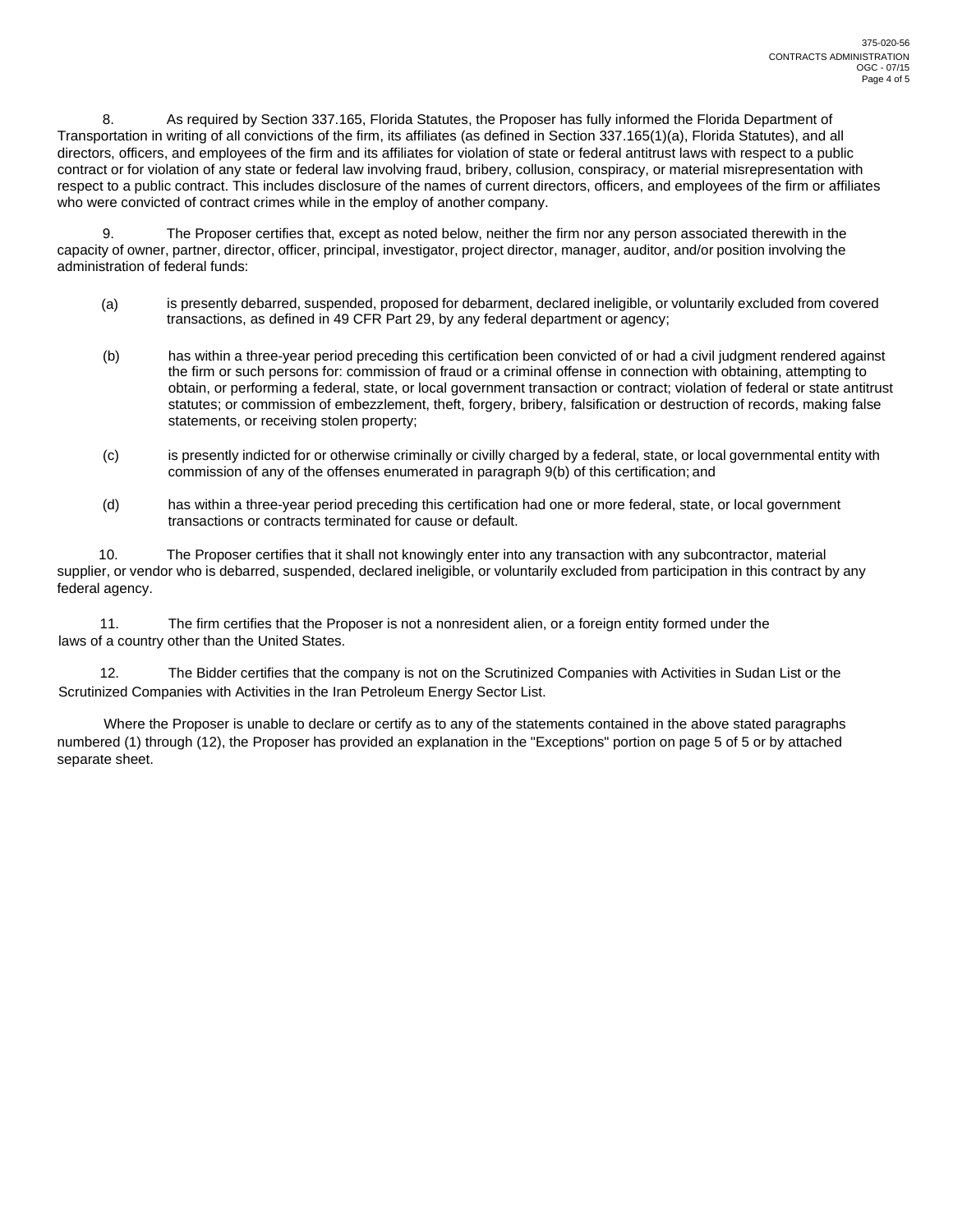Any exception listed above will not necessarily result in denial of award, but will be considered in determining proposer responsibility. For any exception noted, indicate to whom it applies, initiating agency, and dates of agency action. Providing false information may result in criminal prosecution and/or administrative sanctions. I declare under penalty of perjury that the foregoing is true and correct.

| CORPORATION:                              | INDIVIDUAL OR FIRM TRADING AS:                                                                                                                                                                                                                                                                     |  |
|-------------------------------------------|----------------------------------------------------------------------------------------------------------------------------------------------------------------------------------------------------------------------------------------------------------------------------------------------------|--|
| Proposer                                  | Proposer                                                                                                                                                                                                                                                                                           |  |
|                                           | Individual or Owner                                                                                                                                                                                                                                                                                |  |
| <b>Print Name</b>                         | <b>Print Name</b>                                                                                                                                                                                                                                                                                  |  |
| (Affix<br>Corporate<br>Seal)              | <b>JOINT VENTURE:</b>                                                                                                                                                                                                                                                                              |  |
| <b>PARTNERSHIP</b>                        | Proposer                                                                                                                                                                                                                                                                                           |  |
| Proposer                                  | Signature: <u>Latitorney-in-Fact</u>                                                                                                                                                                                                                                                               |  |
| Signature: General Partner (Circle Title) | <b>Print Name</b>                                                                                                                                                                                                                                                                                  |  |
| <b>Print Name</b>                         | CONTRACTOR: (Seal)                                                                                                                                                                                                                                                                                 |  |
| Signature: General Partner (Circle Title) | President or Vice President (Circle Title)                                                                                                                                                                                                                                                         |  |
| <b>Print Name</b>                         | CONTRACTOR: (Seal)<br>Signature: Management of the Contract of the Contract of the Contract of the Contract of the Contract of the Contract of the Contract of the Contract of the Contract of the Contract of the Contract of the Contract of the C<br>President or Vice President (Circle Title) |  |
| LIMITED LIABILITY COMPANY:                | CONTRACTOR: (Seal)                                                                                                                                                                                                                                                                                 |  |
| Proposer                                  | President or Vice President (Circle Title)                                                                                                                                                                                                                                                         |  |
| Manager or Member (Circle Title)          |                                                                                                                                                                                                                                                                                                    |  |
| <b>Print Name</b>                         |                                                                                                                                                                                                                                                                                                    |  |

**FAILURE TO FULLY COMPLETE AND EXECUTE THIS DOCUMENT MAY RESULT IN THE PROPOSAL PACKAGE BEING DECLARED NONRESPONSIVE** 

> **Job No(s):**  E4V68-R0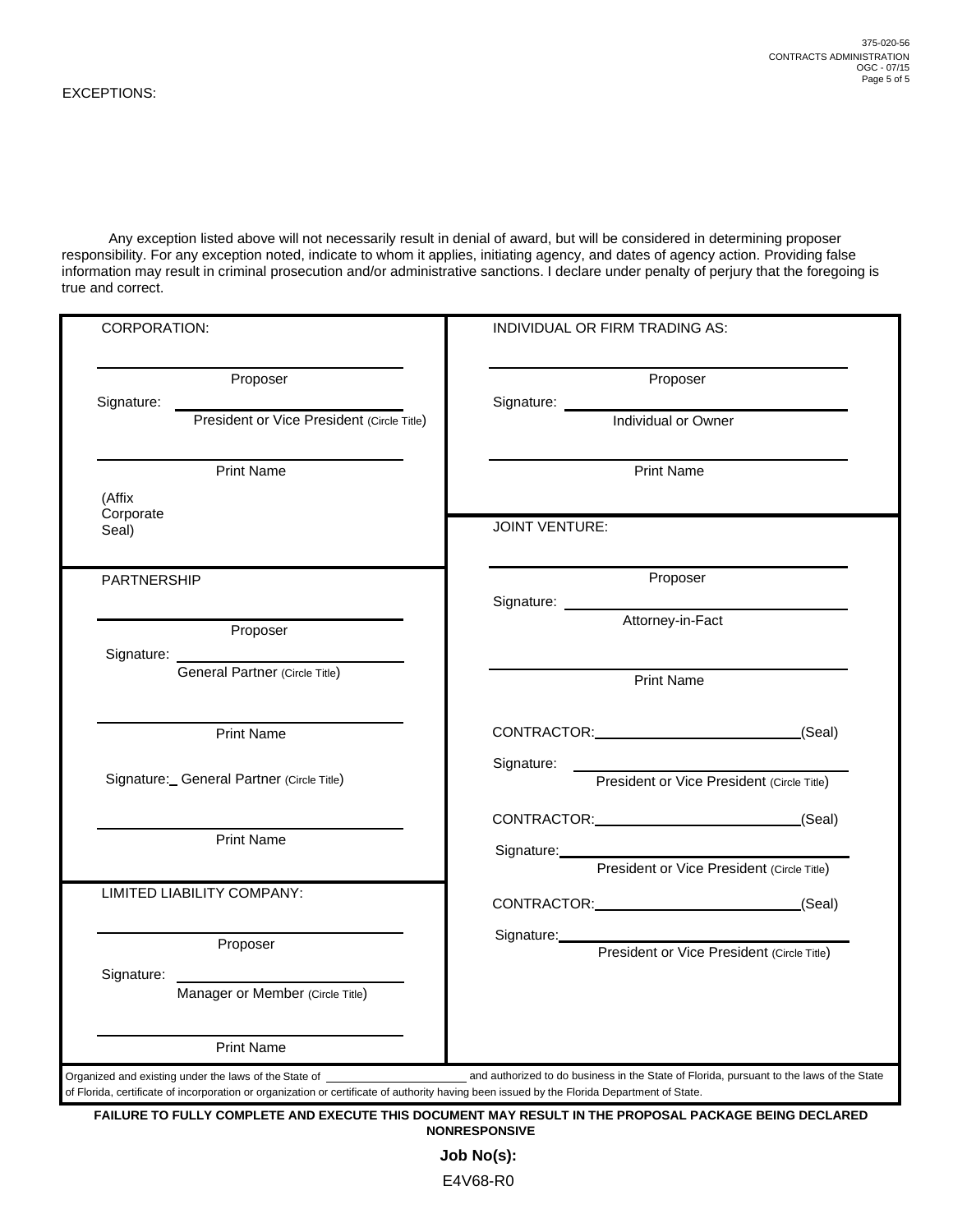#### STATE OF FLORIDA DEPARTMENT OF TRANSPORTATION **PERFORMANCE BASED CONTRACT BID PROPOSAL PRICE SHEET**

**CONTRACT NUMBER:** E4V68-R0 **FPID:** 231723-6-82-01; 231723-6-82-02;

231723-6-82-03; 231723-6-82-04

# **PROJECT LOCATION/DESCRIPTION:**

l l  $\overline{a}$ 

This is a 5 year Best Value Performance Based contract. Road Ranger Service Patrol (RRSP)

**Item Description Unit Quantity Price** Performance Based Contract | Lump Sum | 1.0 **PERFORMANCE BASED CONTRACT LUMP SUM BID PRICE WRITTEN OUT:** (Do not include No-bid items) l Traffic Operations Work Order  $(No-bid item)$  Lump Sum  $\left\lfloor N/A \right\rfloor$   $\leq N/A$   $\leq 50.00$ **Partnering** Tammering<br>(No-bid item) No-bid item Dispute Review Board (DRB) Dispute Review Board (BRB)  $\begin{array}{|c|c|c|c|c|c|}\n\hline\n\text{Each Day} & \text{N/A} & \frac{\$0.00}{\$0.00}\n\end{array}$ l (No-bid item)  $N/A$   $\frac{$0.00}{ }$ **TOTAL PERFORMANCE BASED CONTRACT PRICE:**  (To be completed by the Department. This price will be used to calculate price proposal score.) **CONTRACTOR NAME: ADDRESS: SIGNATURE: PRINTED NAME: TITLE:**